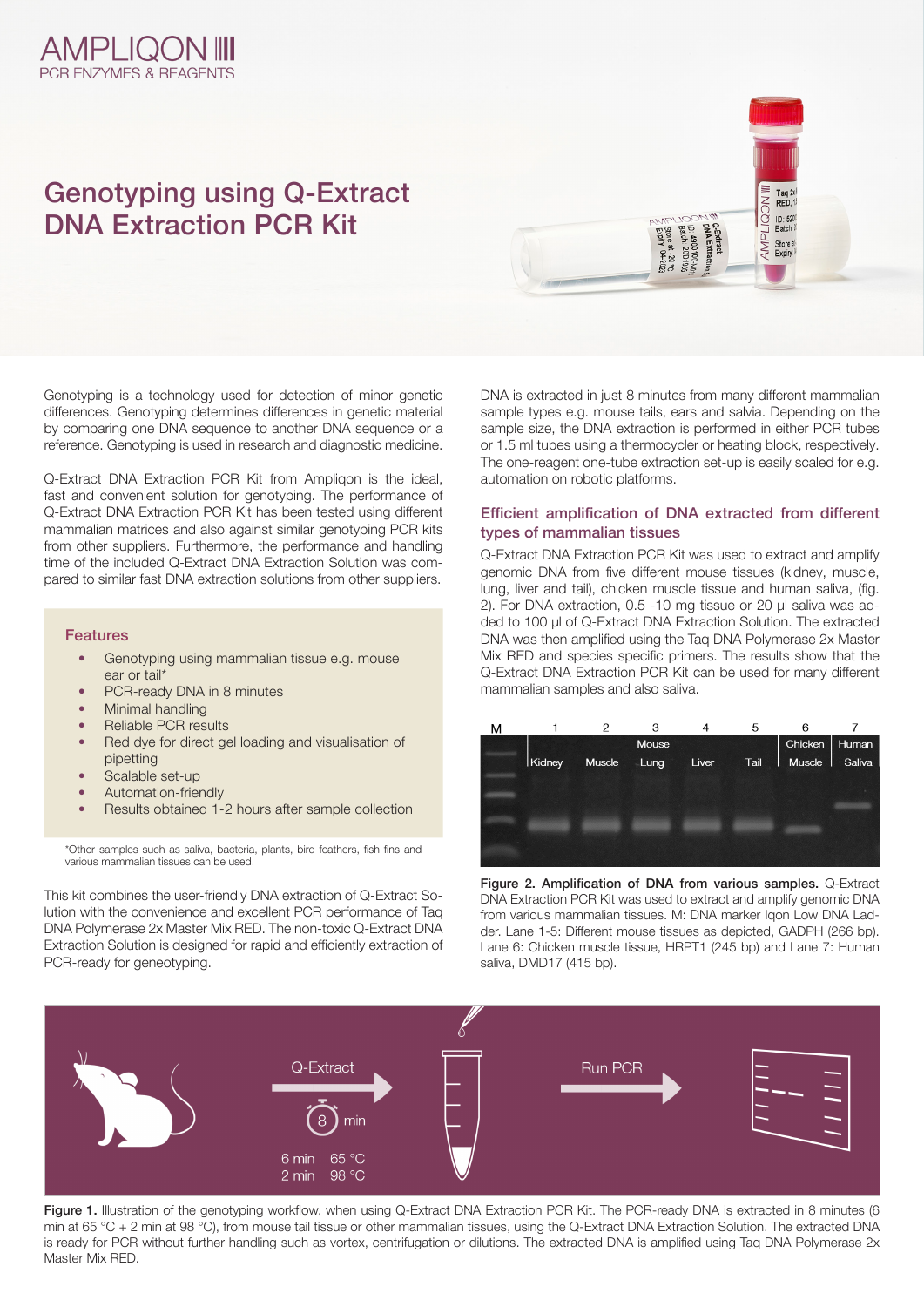### Q-Extract DNA Extraction PCR Kit

The flexibility of sample handling was tested by adding varying amounts (mg) of chicken muscle tissues to 100 µl of Q-Extract DNA Extraction Solution. The extracted DNA was subsequently amplified using Taq DNA Polymerase 2x Master Mix RED. The results show that the Q-Extract DNA Extraction protocol provides the user with a high degree of flexibility over a wide range of applied sample amounts, (fig. 3).

5

6  $\overline{7}$  8

9

 $10$ 

 $11$ 

M

 $\overline{1}$ 

 $\mathcal{D}$ 

3

 $\boldsymbol{\Lambda}$ 



Figure 3. Flexibility of Q-Extract DNA Extraction protocol. M: DNA marker Iqon Low DNA Ladder. Lanes 1-28: Varying amounts (mg) of chicken muscle tissue, HRPT1 (245 bp) as specified on the top of each lane.

#### Standard 3-step PCR protocol:

| <b>Step</b>             | Temperature    | <b>Time</b> | <b>Cycles</b> |
|-------------------------|----------------|-------------|---------------|
| Initial                 | 95 °C          | 5 min       |               |
| Denaturation            | 95 °C          | 30 sec      |               |
| Annealing               | $55^{\circ}$ C | 30 sec      | 35            |
| Elongation <sup>'</sup> | $72^{\circ}$ C | 30 sec      |               |
| End                     | $4^{\circ}$ C  | $\infty$    |               |

#### Fast 3-step PCR protocol:

| <b>Step</b>    | <b>Temperature</b> | Time              | <b>Cycles</b> |
|----------------|--------------------|-------------------|---------------|
| <b>Initial</b> | 95 °C              | 3 min             |               |
| Denaturation   | 95 °C              | 15 sec            |               |
| Annealing      | $55^{\circ}$ C     | 15 sec            | 35            |
| Elongation     | $72^{\circ}$ C     | 20 <sub>sec</sub> |               |
| End            | $4^{\circ}$ C      | $\infty$          |               |

Figure 4. The performance of Q-Extract DNA Extraction PCR Kit when using either the standard 3-step PCR protocol, panel A, or the Fast 3-step PCR protocol, panel B. Q-Extract DNA Extraction PCR Kit was used to extract and amplify genomic DNA from mouse tail tissue. M: DNA marker Iqon Low DNA Ladder. Lane 1-11 Amplification of a two-fold serial dilution of the extracted mouse genomic DNA, mouse GADPH (266 bp).

#### Q-Extract PCR DNA Extract PCR Kit provides the user with fast genotyping results

The Q-Extract DNA Extraction PCR Kit was used to extract and amplify 2-fold dilutions of DNA from mouse tail tissue. The amplification was performed using either a standard 3-step PCR protocol, panel A or a fast 3-step PCR protocol, panel B, (fig. 4). Specific PCR results are obtained using both standard and fast 3-step protocol. We have recently shown that it is possible to save ~1 hour of PCR run time using fast 2-step-protocol and still get specific PCR amplicons of high yields. When using Q-Extract DNA Extraction PCR Kit, results (from sample to result) are obtained in 70 to 210 minutes, depending on the combination of applied DNA extraction method as well as applied PCR protocol, (fig. 5).

#### Storage of DNA extracts

DNA extracts can be stored at -20 °C for one week. Long term storage at -80 °C.



Handling time of Q-Extract DNA Extraction PCR Kit

Figure 5. Total time from sample to result required for DNA extraction, amplification and gel electrophoresis when using Q-Extract DNA Extraction Kit with either fast 2-step PCR protocol\* or standard PCR protocol. Furthermore, time to result of the standard crude extraction protocol\*\* is also included.

\*Fast 2-step PCR protocol for Taq DNA Polymerase 2x Master Mix: https://ampliqon.com/ en/pcr-technology/application-notes/ \*\*(Truett GE et al. 2000. Biotechniques 29 (1): 52-54.)



1/64 1/128 1/256 1/512 1/1024 Dilution: 1  $1/2$  $1/4$  $1/B$  $1/16$ 1/32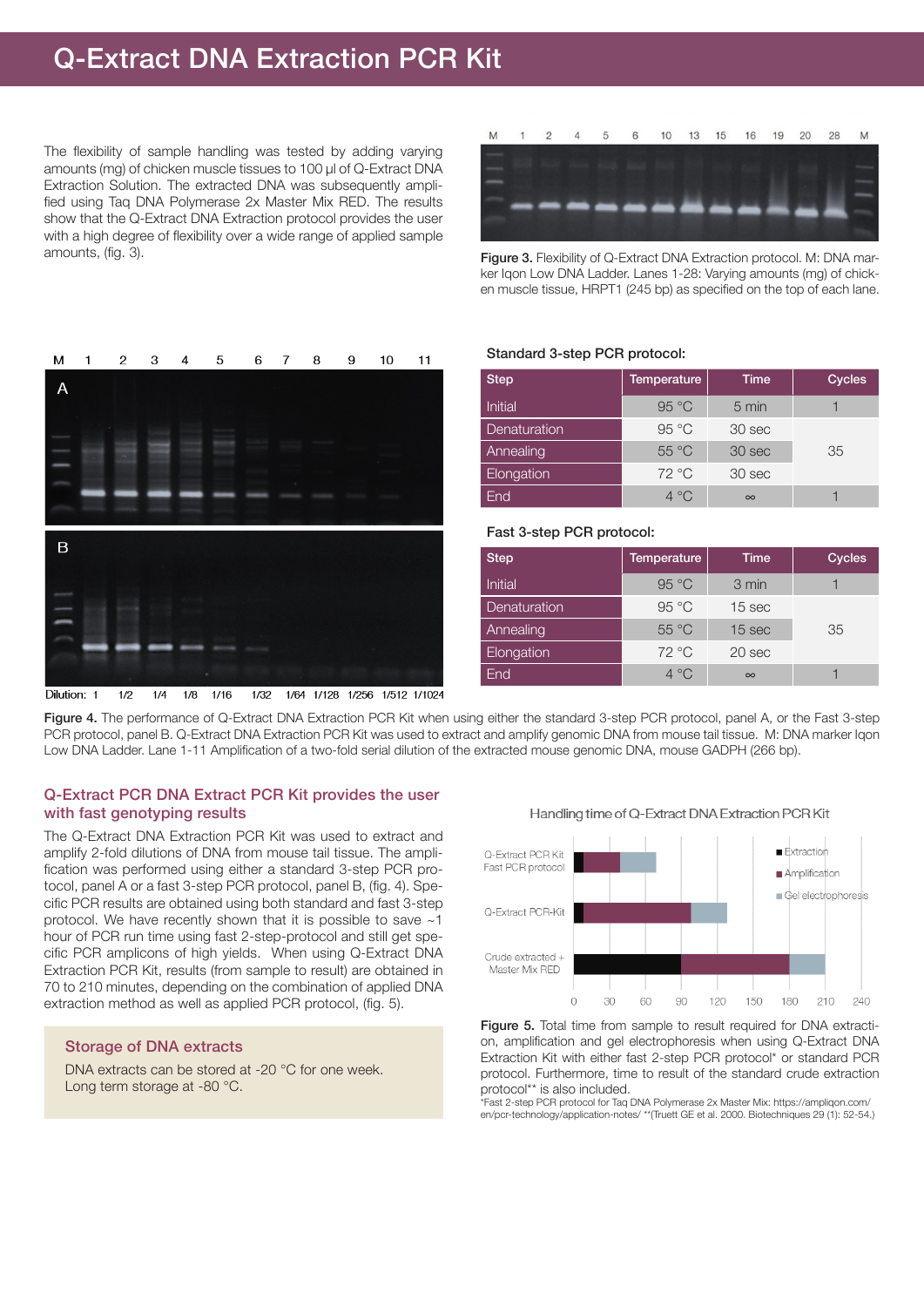## Q-Extract DNA Extraction PCR Kit



Primer dimer

Figure 6. Performance of Q-Extract DNA Extraction PCR Kit was compared to similar genotyping PCR kits from supplier B and K. DNA was extracted from chicken muscle (lane 1-2) and mouse tail (lane 3-4) and amplified using DNA extraction and PCR reagents provided in the respective genotyping PCR Kits. M: DNA marker Iqon Low DNA Ladder. Lane 1: Chicken HRTP1 (245 bp), Lane 2: Chicken GADPH (775 bp), Lane 3: Mouse GADPH (265 bp) and Lane 4: Mouse B-actin (318 bp). Correct/expected amplicons are encircled.

#### Performance of Q-Extract DNA Extraction PCR Kit compared to two equivalent PCR Kits

DNA was extracted from chicken muscle or mouse tail. Both DNA extracts were tested with two different primer sets, respectively, (fig. 6). Each extraction and amplification were conducted according to the supplier manuals and using the DNA extraction reagents and PCR master mixes provided in the respective kits. The result shows that the Q-Extract DNA Extraction PCR Kit performs equally well or better than supplier B and L on the four DNA targets tested. The applied extraction protocol from supplier B and K are very similar and less user-friendly than the Q-Extract DNA Extraction protocol, (fig. 8).

#### Performance of Q-Extract DNA Extraction Solution compared to an equivalent DNA extraction solution

The performance of Q-Extract DNA Extraction Solution was compared to similar DNA extraction solution from supplier L, (fig. 7). DNA was extracted from 3 mg of chicken muscle tissue using the respective DNA extraction protocols. A four-fold serial dilution of the two DNA extracts was amplified using Taq DNA Polymerase 2x Master Mix RED. The obtained results indicate that the quality and yield of DNA extract using Q-Extract DNA Extraction Solution is slightly better than that of supplier L. The Q-Extract DNA Extraction Solution protocol provided reliable PCR-ready DNA in 9 minutes which is close to the 10 minutes provided by protocol from supplier L, (fig. 8).



1/16 1/64 1/256 1/1024 1/4096 Dilution: 1  $1/4$ 

#### Q-Extract DNA Extraction Solution provides the easiest and fastest DNA extraction protocol

Total handling time of the Q-Extract DNA Extraction Solution protocol was estimated in the laboratory and compared to three similar fast DNA extraction protocols performed according to the manuals from the respective manufacturers, L, K and B, (fig. 8). The total handling time for extraction of DNA using Q-Extract DNA Extraction Solution was faster than the handling time for all three suppliers, but very close to supplier L. Furthermore, Q-Extract DNA Extraction Solution only requires 4 handling steps, which is lower than all the three competitors. Numbers of handling steps are indicated on the bars of the respective competitor in fig. 8.



Figure 8. Total handling required for DNA extraction when using either Q-Extract DNA Extraction Solution or similar DNA extraction protocols from supplier L, K and B. Number of handling steps for each protocol is indicated.

Figure 7. The performance of Q-Extract DNA Extraction Solution was compared to the DNA extraction solution from competitor L. A four-fold serial dilution of DNA extracts was amplified using Taq DNA Polymerase 2x Master Mix RED. M: DNA marker Iqon Low DNA Ladder. Lane 1-7: Chicken HRTP1 (245 bp).